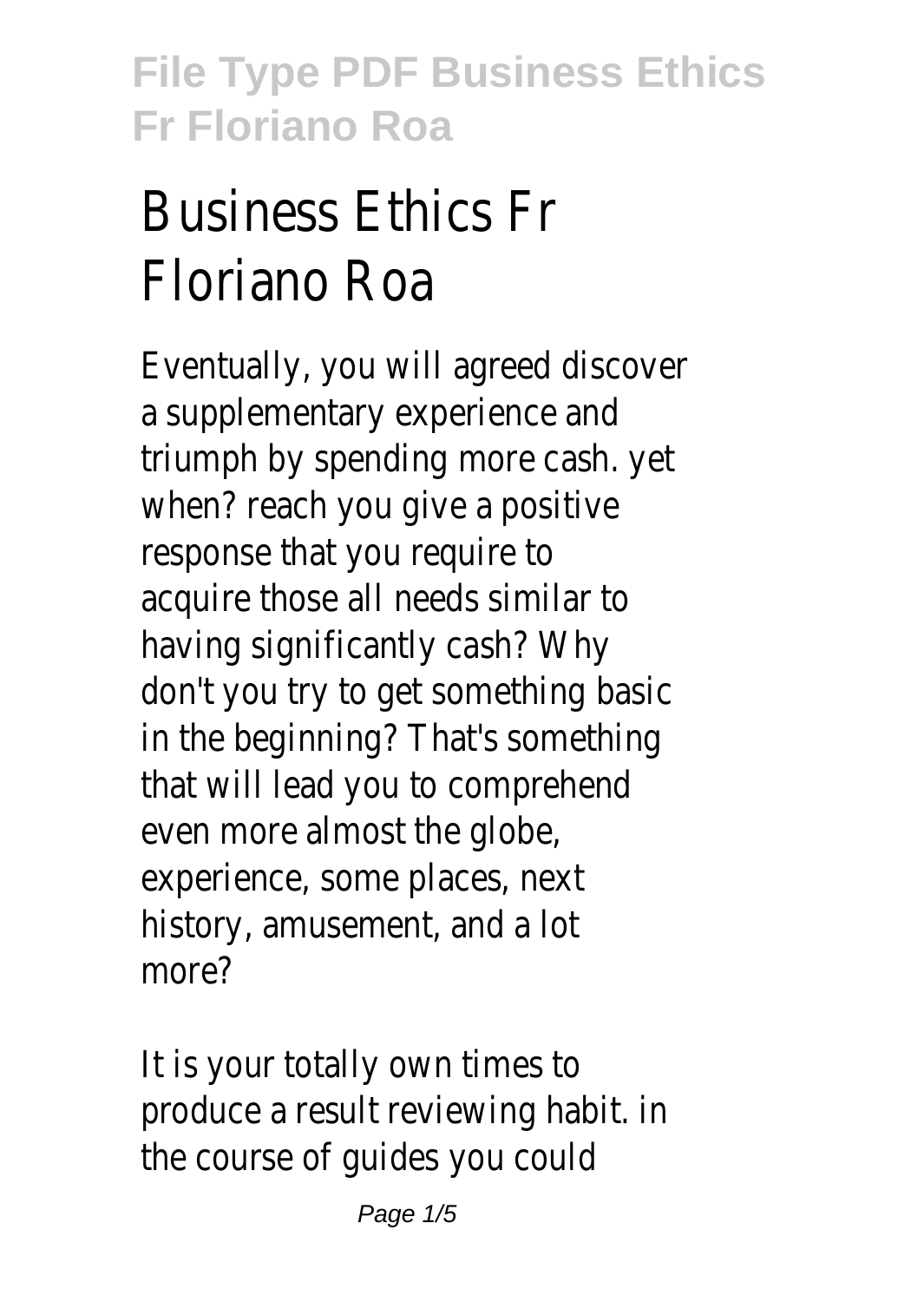enjoy now is business ethics fr floriano roabelow.

Services are book distributors in the UK and worldwide and we are one of the most experienced book distribution companies in Europe, We offer a fast, flexible and effective book distribution service stretching across the UK & Continental Europe to Scandinavia, the Baltics and Eastern Europe. Our services also extend to South Africa, the Middle East, India and S. E. Asia

What is sexual harassment? | Abuse and violence | ReachOut ... We would like to show you a description here but the site won't Page 2/5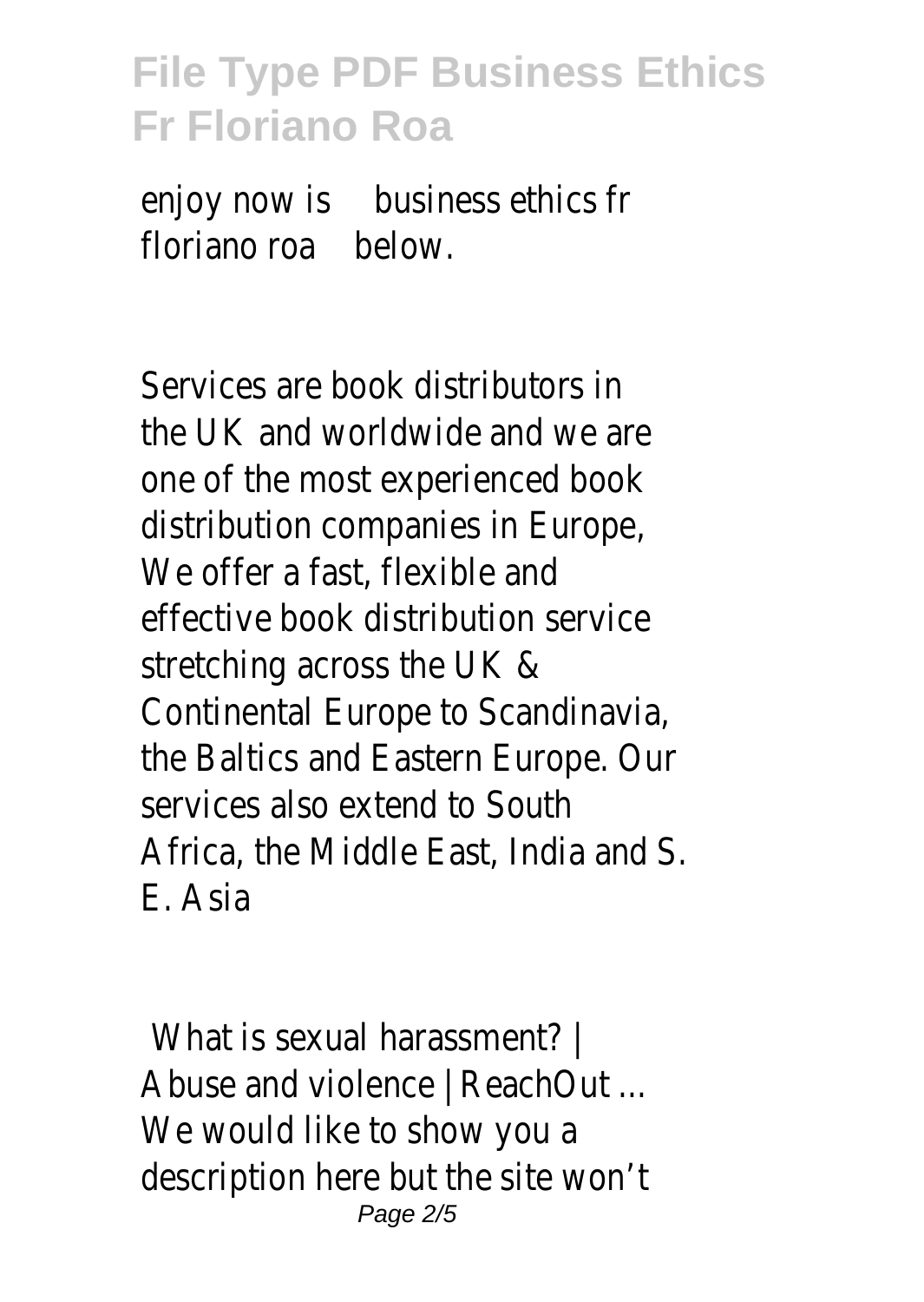allow us.

Business Ethics Fr Floriano Roa 'Sexual harassment' is any form of unwelcome sexual behaviour that's offensive, humiliating or intimidating. Learn more about the effects of sexual harassment and how to get the help you need online now at ReachOut.com.

Stanford University

Ofertas de trabajo publicadas en toda España. Accede a una de las mayores bolsas de Empleo en España y encuentra la profesión que buscas.

LinkedIn

UNK the , . of and in " a to was is ) ( for as on by he with 's that at from his it an were are which this also be Page 3/5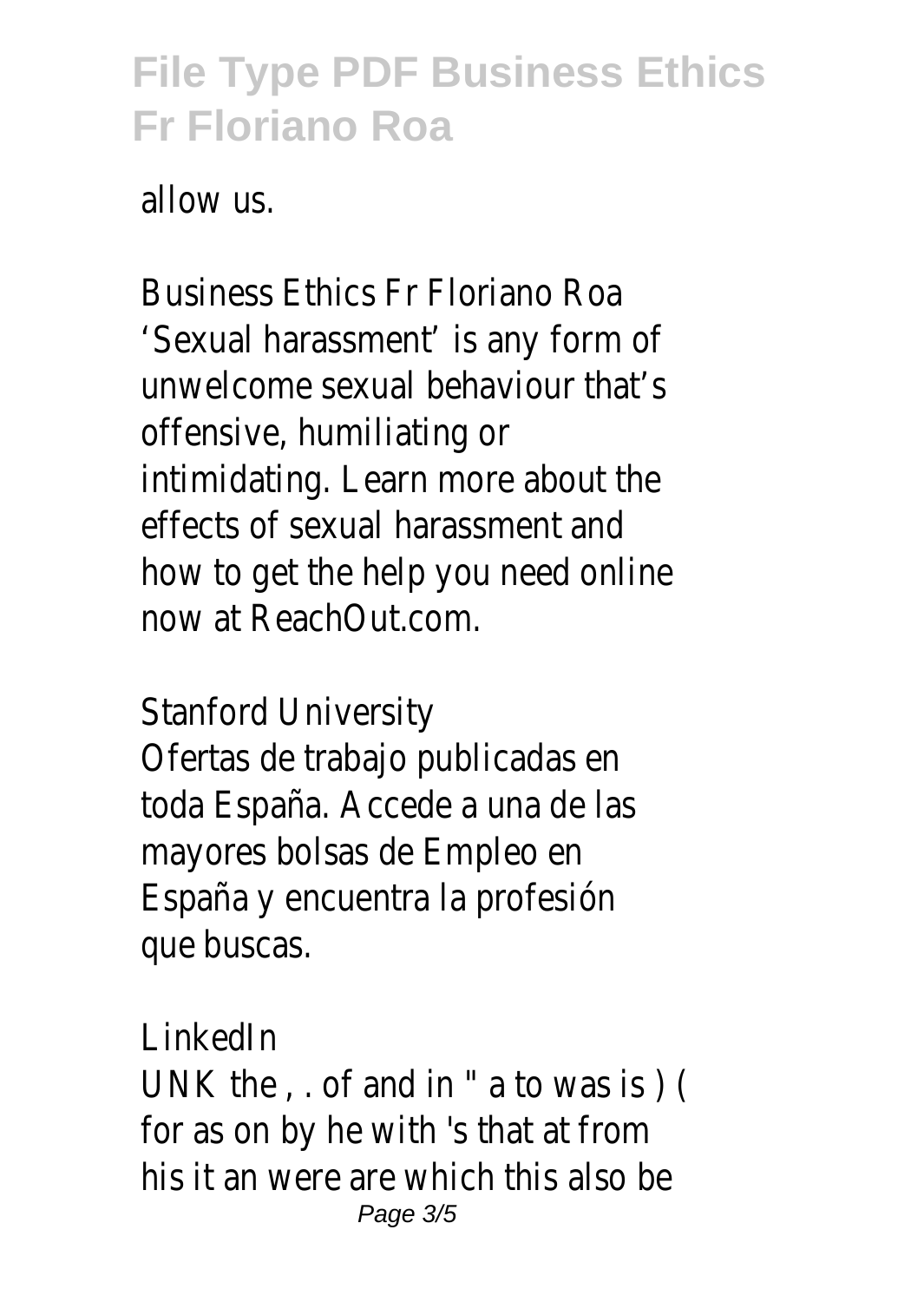has or : had first one their its new after but who not they have  $-$ ; her she ' two been other when there all % during into school time may years more most only over city some world would where later up such used many can state about national out known university united then made ...

Stanford University

UNK the , . of and in " a to was is ) ( for as on by he with 's that at from his it an were are which this also be has or : had first one their its new after but who not they have  $-$ ; her she ' two been other when there all % during into school time may years more most only over city some world would where later up such used many can state about national out known university Page 4/5